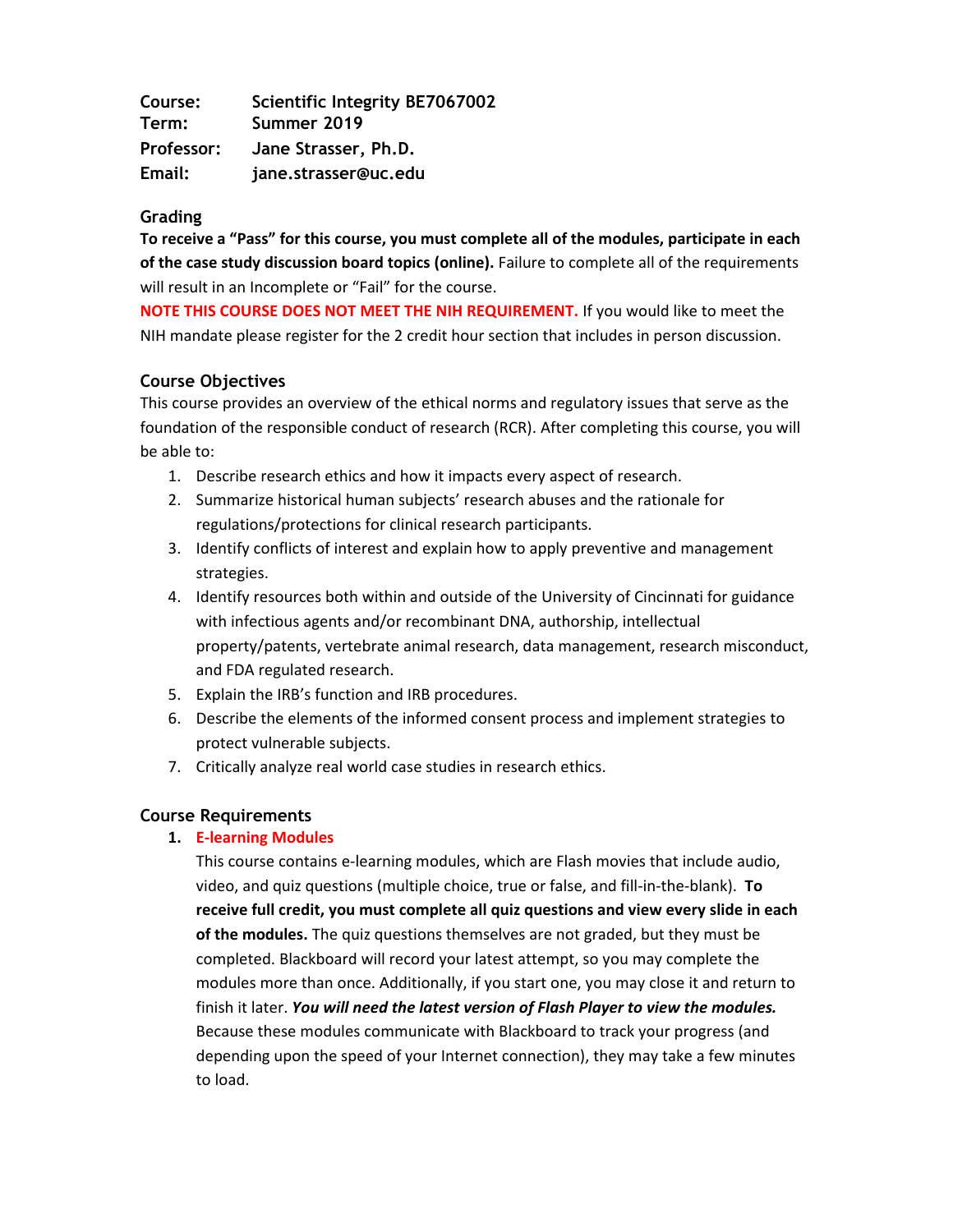#### **2. Discussion Board**

Responsible Conduct of Research and professional development are not static topics; there are many shades of grey and differing opinions/interpretations. Blackboard's Discussion Board feature allows us to have an ongoing conversation on several case studies. Since these conversations will take place asynchronously (everyone will post responses at different times), you have ample time to construct a thoughtful response. Forums will be available approximately one week before responses are due.

Your original post is worth up to 6 points and will be graded following the rubric below. Your reply to at least one classmate is worth up to 4 points. Please keep all feedback respectful and constructive—any inappropriate or derogatory language will not be tolerated and may result in a "Fail" for the course. If you are unsure of how to post to the board, please refer to the **Online Student Guide** in Blackboard.

| <b>Points</b>  | <b>Discussion Board Post Grading Criteria</b>                                                                                                                                                                                                                                                  |
|----------------|------------------------------------------------------------------------------------------------------------------------------------------------------------------------------------------------------------------------------------------------------------------------------------------------|
| 6              | <b>Excellent:</b> Post shows critical thinking and stimulates the discussion. Provides<br>examples and/or details to strengthen the response. Encourages other responses<br>and brings new ideas to the table. Includes excellent grammar, spelling,<br>organization of thoughts, and clarity. |
| 4              | Good: Post shows some critical thinking and occasionally encourages discussion.<br>Organization of thoughts is clear, and writing is free of spelling/grammar errors.                                                                                                                          |
| $\overline{2}$ | Average: Post lacks clarity and occasionally wanders off topic. Uses personal<br>opinion instead of examples/details to strengthen argument. Includes a few minor<br>spelling/grammar errors.                                                                                                  |
| $\mathbf{1}$   | Minimal: Post barely addresses topic and shows no critical thinking. Mainly based<br>on personal opinion and includes multiple grammar/spelling errors.                                                                                                                                        |
| 0              | <b>Poor:</b> Post shows no critical thinking and does not add anything valuable to the<br>discussion. Consists almost entirely of personal opinion. Many grammar/spelling<br>errors and poor word choices.                                                                                     |

#### **Weekly Schedule**

| <b>Modules</b>                                       | <b>Case Study Participation</b>    |
|------------------------------------------------------|------------------------------------|
| <b>Course Tour Module</b>                            | Post your personal introduction to |
| Module 1: Ethics Overview (2 parts)                  | the discussion board by 11:59pm    |
| <b>Module released 1 June</b>                        | on 6/9/2019.                       |
| Total Time: Approximately 30 minutes                 |                                    |
|                                                      |                                    |
| Module 2: Preclinical Research: Biosafety and Animal |                                    |
| Research (2 parts)                                   |                                    |
| <b>Module released 3 June</b>                        |                                    |
| Total Time: Approximately 31 minutes                 |                                    |